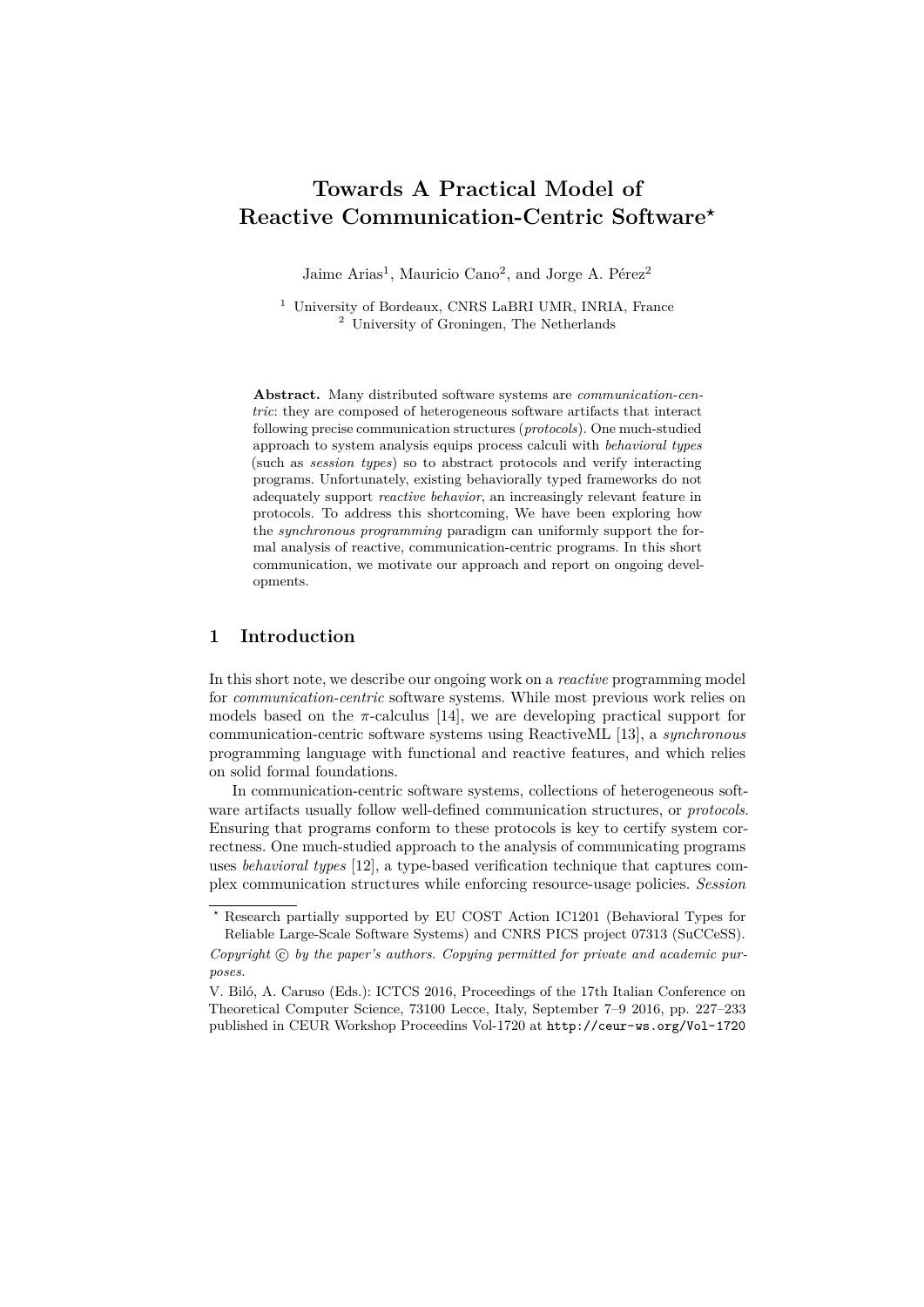#### 228 Jaime Arias, Mauricio Cano, and Jorge A. Pérez

*types* [\[11\]](#page-5-1) are a class of behavioral types that organize protocols as *sessions* between two or more participants; a session type describes the contribution of each partner to the protocol. First formulated as a type theory for the  $\pi$ -calculus, session-based concurrency has been implemented as communication libraries for mainstream languages, such as OCaml [\[15\]](#page-6-3) and Scala [\[16\]](#page-6-4).

One shortcoming of existing implementations is that they are based on overly rigid programming models. In particular, current practical support for communication-centric software systems does not explicitly consider *reactive behavior* in communicating programs. This is a crucial feature, especially as autonomous agents can now engage into protocols in our behalf (e.g., financial transactions). In fact, reactive behavior is central in realistic implementations of protocols with, e.g., exception handling, dynamic reconfiguration, and time. While these features can be represented in languages based on the  $\pi$ -calculus (cf. e.g., [\[6](#page-5-2)[,3\]](#page-5-3)), resulting models are often difficult or unnatural to reason about. Session types themselves focus on representing communication structures and thus abstract away from aspects related to reactivity. As protocols in emerging applications are increasingly subject to external stimuli/events (typically hard to predict), developing programming support that uniformly integrates structured communications and flexible forms of reactive behavior appears as a pressing need.

To our knowledge, the amalgamation of reactive behavior into models of structured communications has been little explored by previous works (see, e.g., [\[9\]](#page-5-4)). Our efforts have been triggered by our declarative interpretation of session-based concurrency [\[5\]](#page-5-5). Our current work goes beyond the interpretation in [\[5\]](#page-5-5) so to consider reactive and declarative behavior from a programming languages perspective. To this end, we have developed an implementation of sessions in ReactiveML [\[13\]](#page-6-1), supported by a formal translation of session processes as ReactiveML programs. Based on our preliminary results, we believe that models of reactive programming improve previous works by offering a uniform basis for expressing and reasoning about different kinds of constructs.

### **2 Session Types**

Session types offer a type-based methodology to the validation of communicating programs [\[11\]](#page-5-1). Structured dialogues (protocols) between interacting parties are represented as *sessions*; sequences of interactions along each channel in the program/process are then abstracted as types, which can be used to (statically) verify whether a program conforms to its intended protocols. Key properties are *fidelity* (programs respect prescribed protocols) and *communication safety* (programs do not have errors, e.g., communication mismatches). The syntax of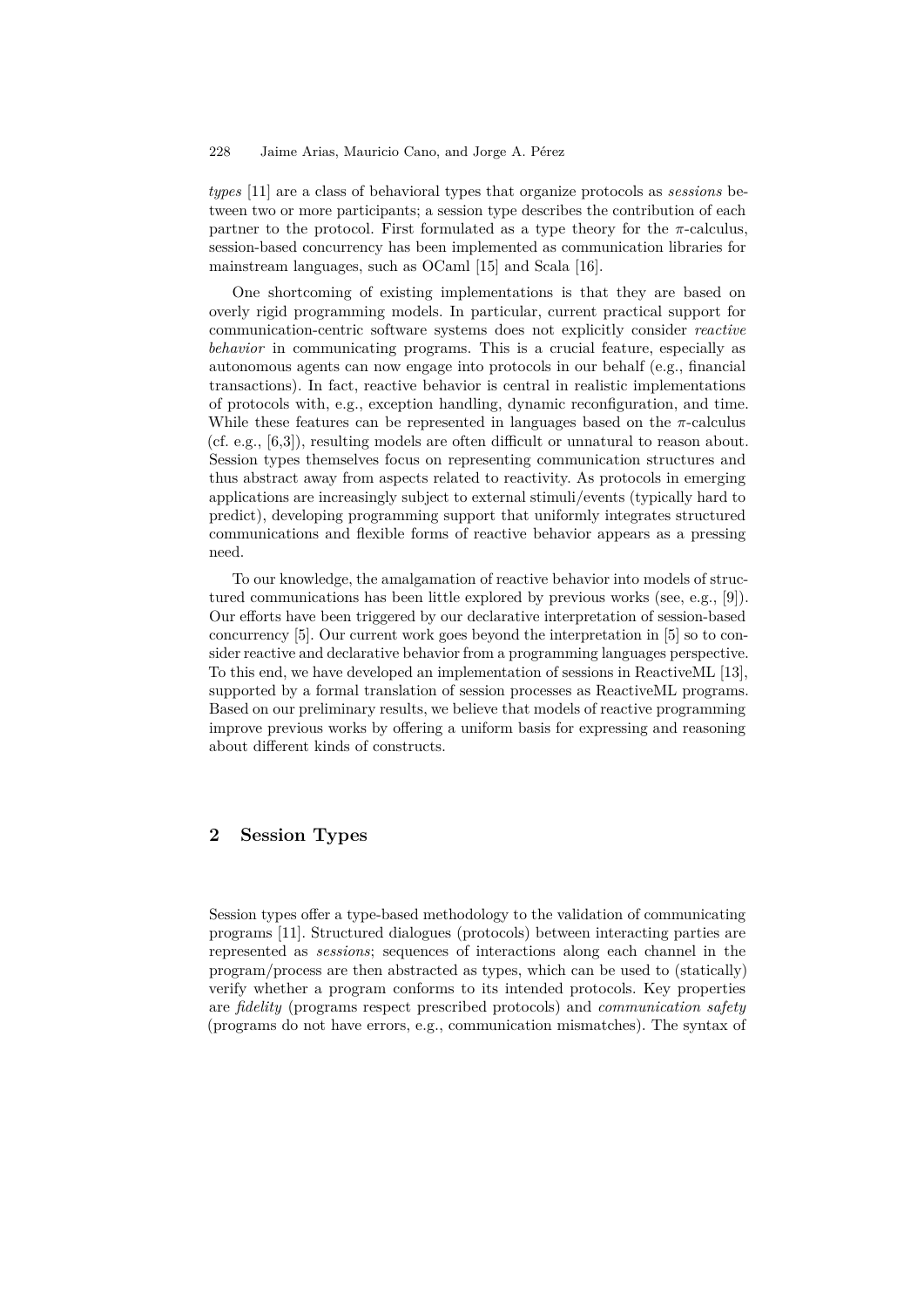Towards A Practical Model of Reactive Communication-Centric Software 229

(binary) session types *T, S* is as follows:

| !T.S                                | Output a value of type $T$ , continue as type/protocol $S$                    |
|-------------------------------------|-------------------------------------------------------------------------------|
| 2T.S                                | Receive a value of type T, continue as type/protocol $S$                      |
| $\&\{l_i: T_i\}_{i\in I}$           | External choice among labeled types/protocols $T_i$ (branching)               |
| $\bigoplus \{l_i : T_i\}_{i \in I}$ | Internal choice of a labeled type/protocol $T_i$ , with $j \in I$ (selection) |
| $\mu X.T$                           | Recursive protocol/type (with type variable $X$ )                             |
| end                                 | Terminated protocol                                                           |

In session-based concurrency, the notion of *duality* is key to ensure communication safety. Intuitively, duality relates session types with opposite behaviors: e.g., the dual of input is output, and vice versa; branching is the dual of selection, and vice versa.

We illustrate session types using a traditional example in the literature: the *Buyer-Seller-Shipper protocol*, which can be informally described as follows:

- 1. Buyer requests an item from Seller.
- 2. Seller replies back asking for Buyer's unique address.
- 3. Buyer sends his address to Seller, confirming the order.
- 4. Seller forwards Buyer's address to Shipper.
- 5. Shipper sends to Buyer the estimated delivery time.
- 6. Buyer confirms to Shipper his availability for receiving the item.

We may formalize this protocol using the following session types:

*BuySell* = !item*.*?confirmation*.*!address*.***end** *SellShip* = !address*.***end**  $ShipBuy = \{\texttt{ETA}.\&\{\textit{yes}:\textit{lok}.\textbf{end},\textit{no}:\textit{lyye}.\textbf{end}\}$ 

where item, confirmation, address, and ETA denote basic types. Type *BuySell* describes interactions between Buyer and Seller from Buyer's perspective. Similarly, *SellShip* describes an interaction from Seller's perspective, and *ShipBuy* takes the standpoint of Shipper in communications. Complementary types can be obtained using duality. These three sessions take place in order, as in the informal description above.

## **3 A Reactive Approach to Communication-Centric Systems**

The protocol presented before is well-suited for deployment using traditional technologies (e.g., web services). However, it does not consider the possibility of changes at runtime due to unexpected circumstances or external events. Moreover, the protocol is not suited to emerging scenarios in which protocol partners are deployed in, e.g., mobile devices with limited computational power and availability. For instance, it is easy to imagine Shipper being implemented by a drone with communication capabilities.

To address these shortcomings of protocol descriptions in session-based concurrency, we propose to use reactive behavior, as present in *synchronous reactive*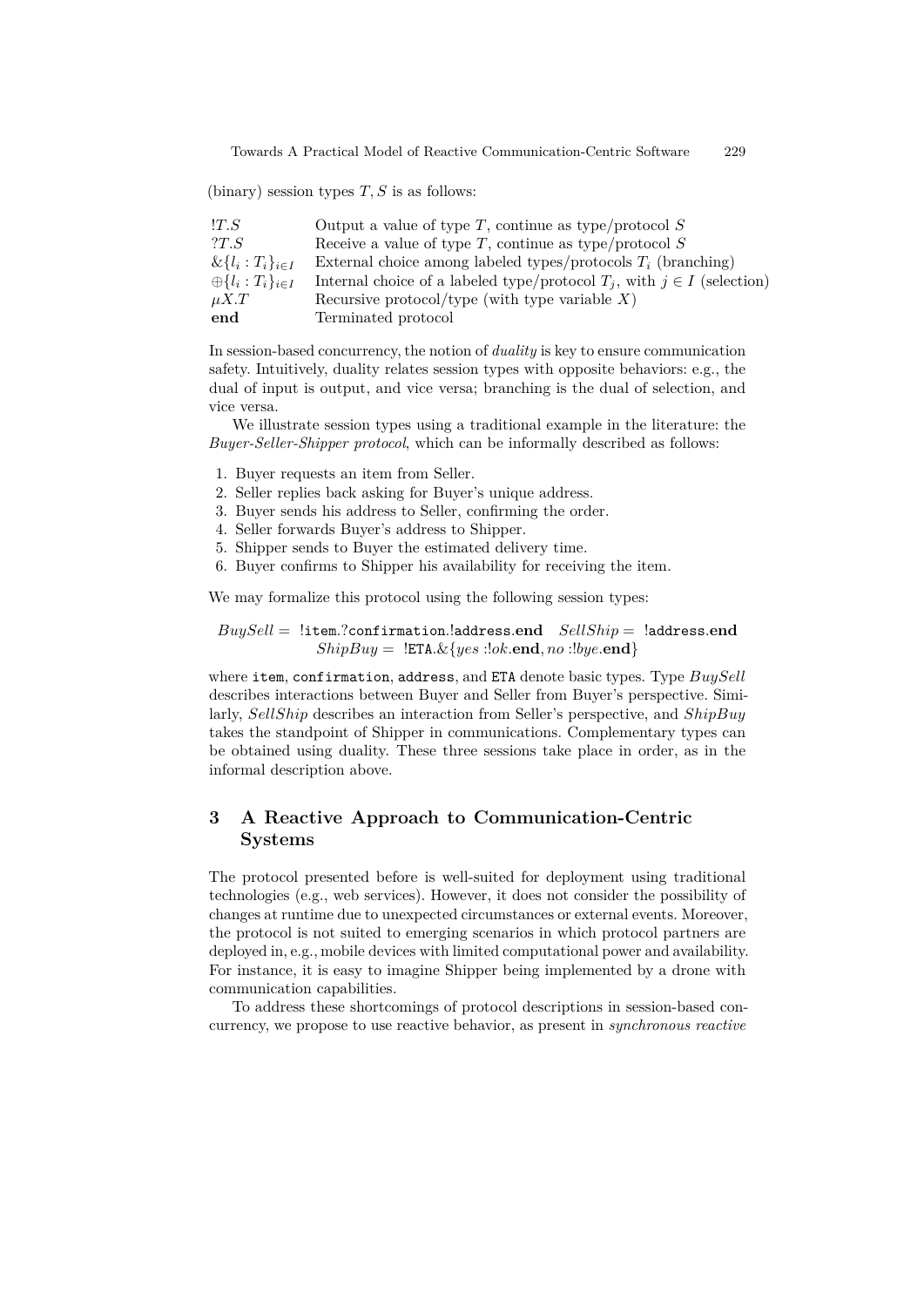#### 230 Jaime Arias, Mauricio Cano, and Jorge A. Pérez

*programming*. In this context, we can envision a reactive variant of the Buyer-Seller-Shipper protocol, in which Shipper is a drone, and Buyer communicates from a mobile phone. In this variant of the protocol, the first six steps are as before; after Steps 1–6, an *event* from Buyer to Seller triggers the following protocol:

- R1. Buyer adds an item to his recently completed order.
- R2. Seller replies back confirming the modified order.
- R3. Seller forwards the modified order to Shipper.
- R4. Shipper replies back in one of the following ways:
	- a) Shipper returns back to the store, picks up the new item, and confirms to Buyer the previously given estimated delivery time, or
	- b) Shipper continues with the original order, and informs Buyer that the second item will be delivered separately.

That is, in the reactive Buyer-Seller-Shipper protocol some of the exchanges are "standard" or "default" (cf. Steps 1-6); there are also other exchanges that are executed as a reaction to some event or external circumstance (cf. Steps R1-R4). In the latter steps, the external event concerns the request by Buyer of modifying his order; other conceivable conditions include, e.g., drone malfunctioning and wrong/delayed package deliveries. These extra exchanges also constitute structured protocols, amenable to specification and validation using sessions; however, their occurrence can be very hard to predict.

*Synchronous Reactive Programming and ReactiveML.* Synchronous Reactive Programming (SRP) is an event-based model of computation, optimized for programming reactive systems [\[1\]](#page-5-6). Synchronous languages are based on the *hypothesis of perfect synchrony*: reactive programs respond *instantaneously* and produce their outputs synchronously with their input. A synchronous program is meant to deterministically react to events coming from the environment: in essence, it evolves through an infinite sequence of successive reactions indexed by a global logical clock. During a reaction, each system component computes new output values based on the input values and its internal state; the communication of all events between components occurs synchronously during each reaction. Reactions are required to converge and computations are entirely performed before the current execution instant ends and the next one begins. This notion of time enables SRP programs to have an *order* in the events of the system, which makes it possible to reason about some time-related properties [\[8](#page-5-7)[,10\]](#page-5-8).

ReactiveML is an SRP-based extension to the OCaml programming language [\[13\]](#page-6-1), based on the reactive model presented in [\[4\]](#page-5-9). This model allows unbounded time response from processes and avoids causality issues that can occur in other approaches to SRP, such as the one used by ESTEREL [\[2\]](#page-5-10). ReactiveML extends OCaml with the notion of *processes*, which are state machines whose behavior can be executed through several logical instants. Processes are considered the reactive counterpart of OCaml functions, which are considered as instantaneous in ReactiveML.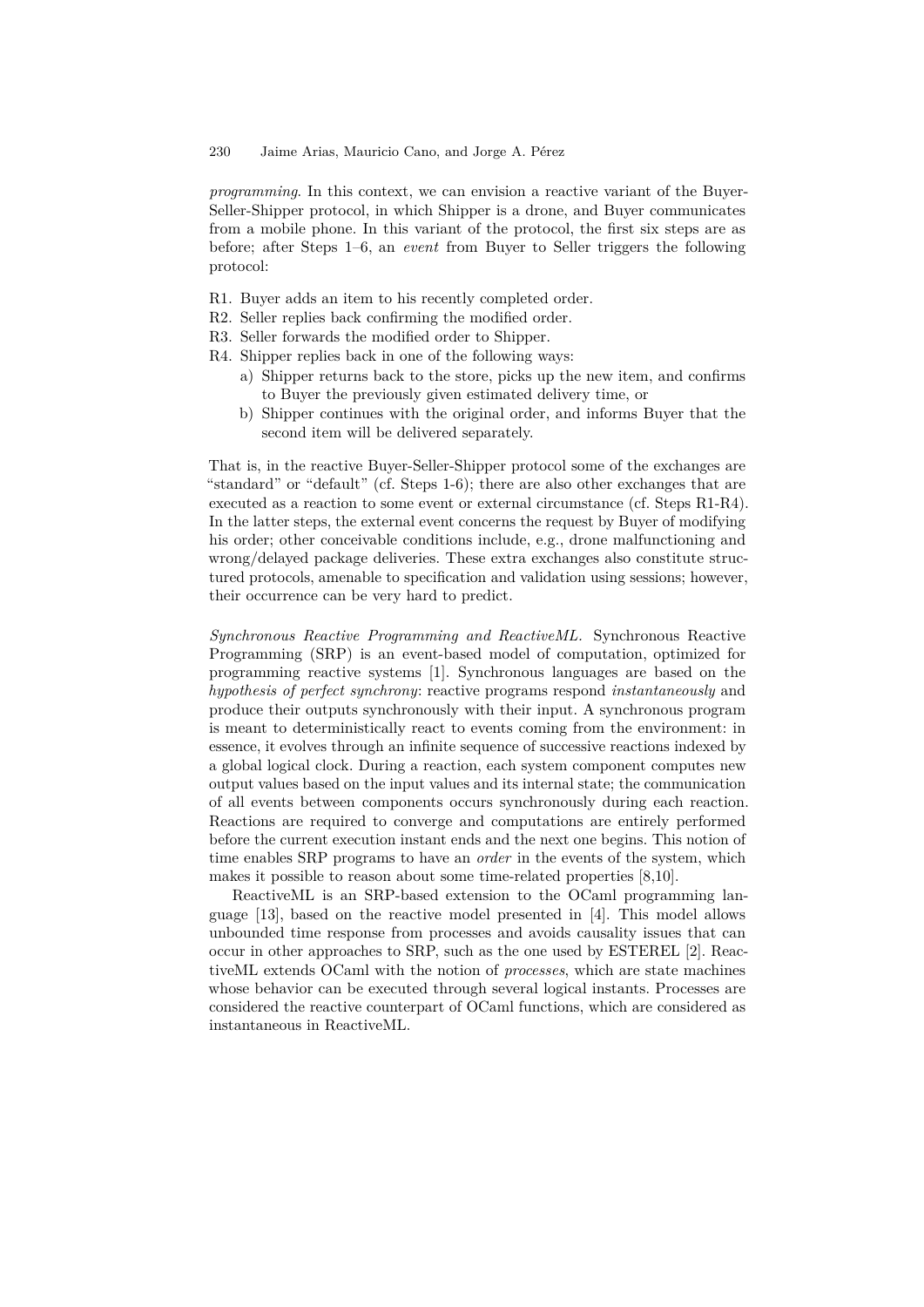In ReactiveML, synchronization is based on *signals*: events that occur in one logical instant. Signals can trigger reactions in processes, to be executed instantaneously or in the next time unit. Signals can carry values and can be emitted from different processes in the same logical instant. There are three basic ReactiveML constructs:

| emit s v      | emits signal <b>s</b> with value <b>v</b> .                                |
|---------------|----------------------------------------------------------------------------|
|               | await one $s \leq s$ in P awaits a value along signal $s$ that is pattern- |
|               | matched to expression $\leq$ >. Process P is exe-                          |
|               | cuted in the next instant.                                                 |
| signal s in P | declares signal s and bounds it to continuation                            |
|               | P                                                                          |

*Our Current Work: Structured Communications in SRP.* Models of communicationcentric systems (such as session types) usually rely on directed exchanges along named channels. However, in SRP there is no native notion of channels: as we have seen, signals are the main synchronization unit in ReactiveML. To deal with this discrepancy, a key idea in our work is "simulating" channels using signals. To this end, and since we would like to represent protocols respecting linearity, we follow the representation of session channels in [\[7\]](#page-5-11), which uses a continuationpassing style. This means that for each interaction within a communication structure a new channel is created.

We describe our ReactiveML implementation for Seller in the reactive Buyer-Seller-Shipper protocol. Recall that Seller is involved in two sessions: he first communicates with Client, then interactions with Shipper occur. In the code below we assume that all sessions have been already initiated; these are noted cb for Buyer and cs for Seller.

```
let process seller conf =
await one cb (item,y) in signal c1 in
emit y (conf,c1); pause;
await one c1 (addr,u) in signal c2 in
emit cs (addr, c2); pause
```
The code declares seller as a process in ReactiveML (a non-instantaneous function); we describe its body. The first line awaits a signal cb, which carries a pair of elements: a value and a reference to the signal where further interactions will occur (i.e., y). Then, a signal c1, where the next interaction will occur, is declared. Subsequently, a pair (containing a message conf and a reference to signal c1) is emitted over signal y; no further actions are taken in this time unit. Once the message is received by Buyer, seller awaits Buyer's address. At this point, the first session has finished and communication with Shipper begins. In the last line, Buyer's address is sent to Shipper.

Notice that once seller is finished, so is any communication from Seller. But in the reactive protocol, Seller must await possible further actions from either Buyer or Shipper. To implement this key feature, we extend the previous code with the following line of code: await one  $g(v,e)$  in P. This new line puts seller to "sleep" until an event/signal g from either Buyer or Seller triggers a new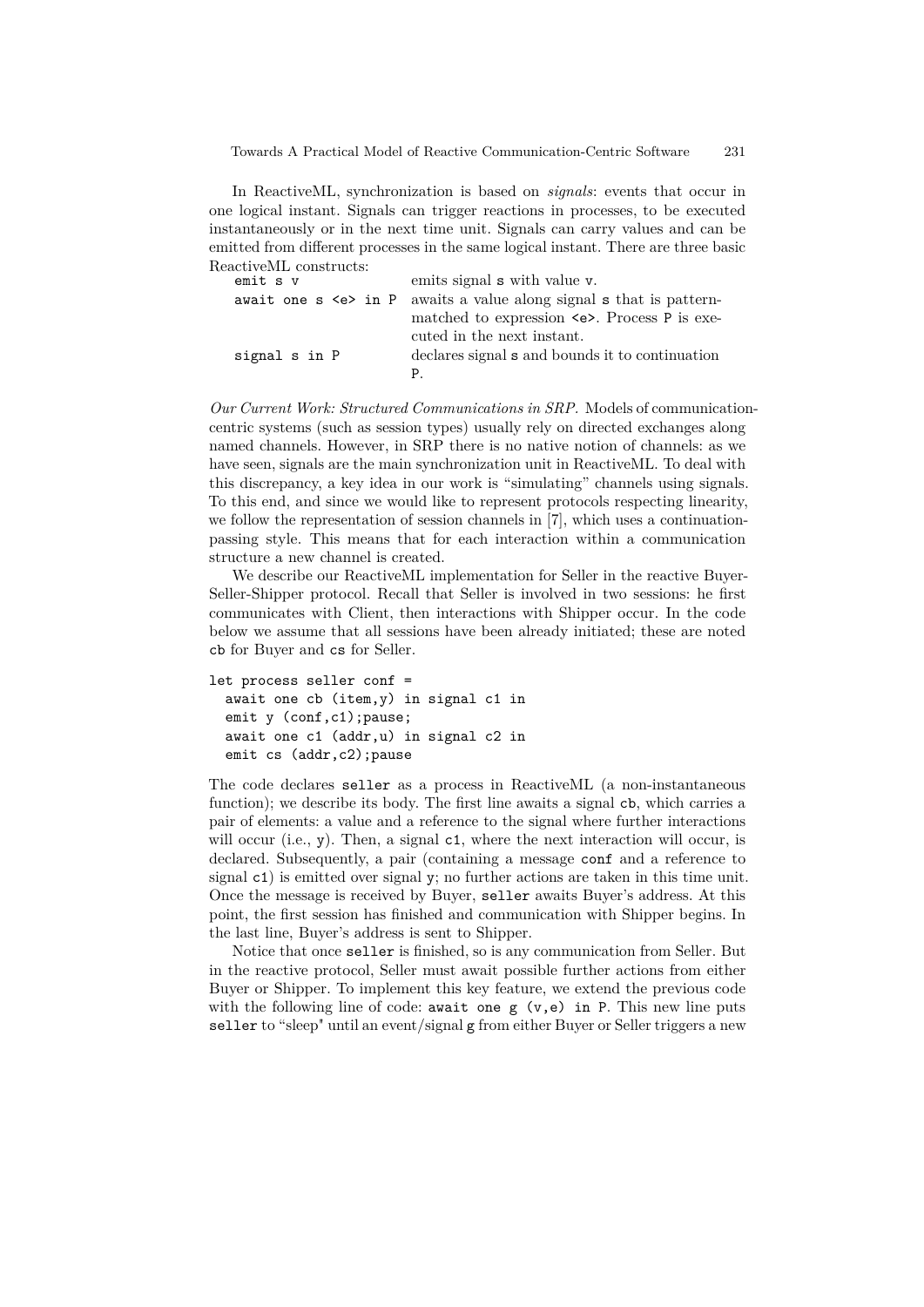reaction P from it. Note that this signal for *interrupts* or events should be known to every party in the communication. The idea is then that the continuation process P should decide which course of action to take depending on the value carried by g. In our reactive protocol, process P could implement Steps R1-R4, following the implementation scheme of seller.

#### **4 Concluding Remarks**

We have described our ongoing implementation of essential features of sessionbased concurrency in ReactiveML, a reactive functional programming language. Our implementation uses ReactiveML processes to handle usual session protocols (send, receive, select, and branch constructs). We believe that our approach is already on a par with other session implementations (such as [\[15\]](#page-6-3)) with substantial room for improvement, due to the reactive behavior supported by ReactiveML. We expect our research to enable the practical use of session-based concurrency into emerging application scenarios, such as, e.g., Collective Adaptive Systems  $(CAS)$ .

#### **References**

- <span id="page-5-6"></span>1. A. Benveniste, P. Caspi, S. A. Edwards, N. Halbwachs, P. L. Guernic, and R. de Simone. The synchronous languages 12 years later. *Proceedings of the IEEE*, 91(1):64– 83, 2003.
- <span id="page-5-10"></span>2. G. Berry and G. Gonthier. The esterel synchronous programming language: Design, semantics, implementation. *Sci. Comput. Program.*, 19(2):87–152, 1992.
- <span id="page-5-3"></span>3. L. Bocchi, W. Yang, and N. Yoshida. Timed multiparty session types. In *Proc. of CONCUR'14*, volume 8704, pages 419–434. Springer, 2014.
- <span id="page-5-9"></span>4. F. Boussinot and R. de Simone. The SL synchronous language. *IEEE Trans. Software Eng.*, 22(4):256–266, 1996.
- <span id="page-5-5"></span>5. M. Cano, C. Rueda, H. A. López, and J. A. Pérez. Declarative interpretations of session-based concurrency. In *Proc. of PPDP'15*, pages 67–78. ACM, 2015.
- <span id="page-5-2"></span>6. M. Carbone. Session-based choreography with exceptions. *Electr. Notes Theor. Comput. Sci.*, 241:35–55, 2009.
- <span id="page-5-11"></span>7. O. Dardha, E. Giachino, and D. Sangiorgi. Session types revisited. In *Proc. of PPDP'12*, pages 139–150, 2012.
- <span id="page-5-7"></span>8. R. de Simone, J. Talpin, and D. Potop-Butucaru. The synchronous hypothesis and synchronous languages. In *Embedded Systems Handbook.* CRC Press, 2005.
- <span id="page-5-4"></span>9. X. Fu, T. Bultan, and J. Su. Conversation protocols: a formalism for specification and verification of reactive electronic services. *Theor. Comput. Sci.*, 328(1-2):19–37, 2004.
- <span id="page-5-8"></span>10. A. Gamati. *Designing Embedded Systems with the SIGNAL Programming Language: Synchronous, Reactive Specification*. Springer, 1st edition, 2009.
- <span id="page-5-1"></span>11. K. Honda, V. T. Vasconcelos, and M. Kubo. Language Primitives and Type Discipline for Structured Communication-Based Programming. In *Proc. of ESOP'98*, volume 1381, pages 122–138. Springer, 1998.
- <span id="page-5-0"></span>12. H. Hüttel, I. Lanese, V. T. Vasconcelos, L. Caires, M. Carbone, P.-M. Deniélou, D. Mostrous, L. Padovani, A. Ravara, E. Tuosto, H. T. Vieira, and G. Zavattaro. Foundations of session types and behavioural contracts. *ACM Comput. Surv.*, 49(1):3:1–3:36, Apr. 2016.